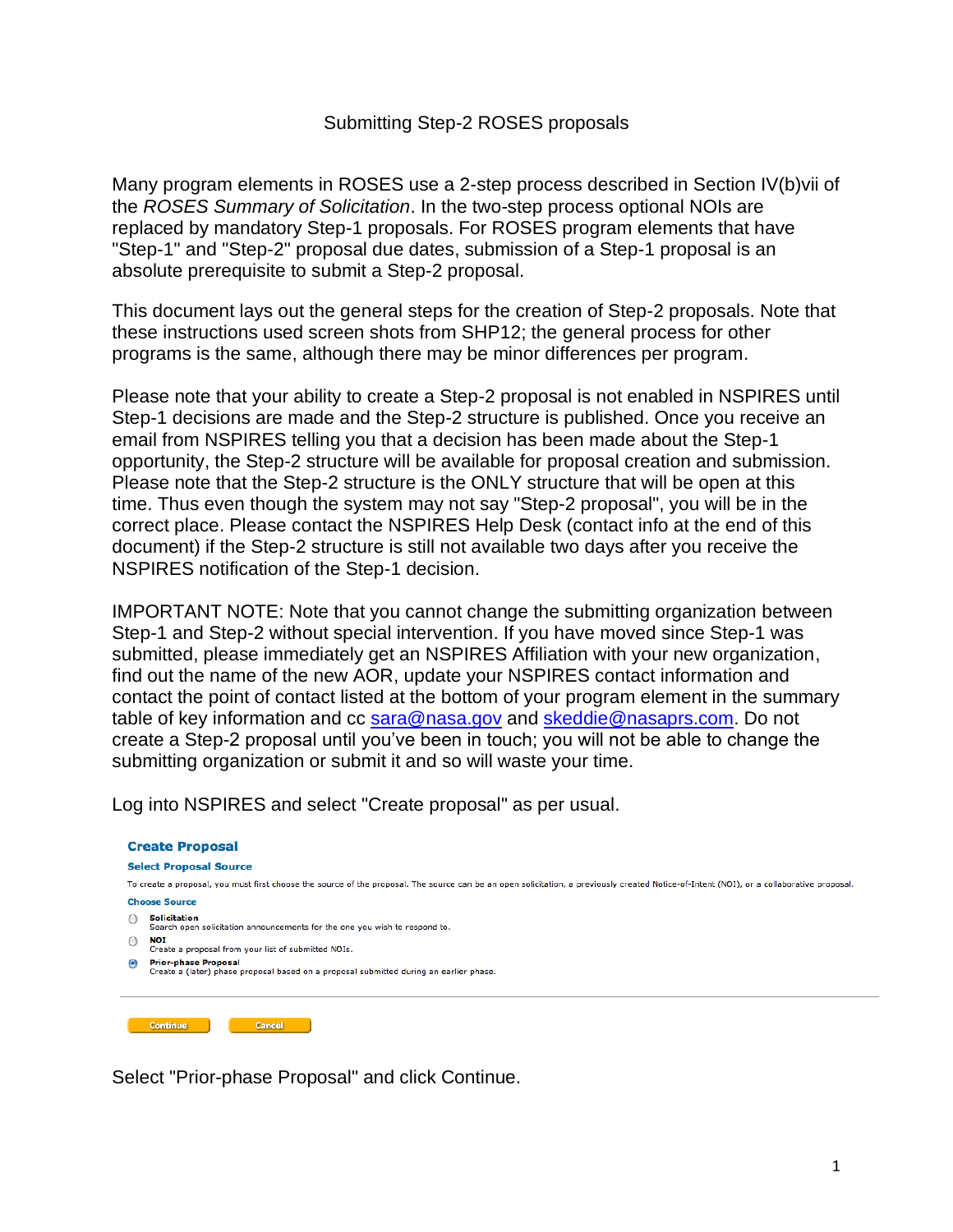After selecting Continue, you will see your Step-1 proposal. Sorry, this test proposal has a silly title – hopefully yours was more logical. Note that the Status (right column in screen shot) below is "Invited". Depending on the requirements of the program element, there may be a different status here (e.g., "Encouraged" or "Discouraged"). If your proposal shows any other status (e.g., "Declined" or "Not Invited"), you will not be able to create a Step-2 proposal. Please refer to the program element to which you are proposing for the rules and if you have questions send email to the point of contact listed at the end of the program element in the summary table of key information.

| <b>Create Proposal</b> |                                                                                                                                                        |                             |                                                                                                |                          |  |  |  |
|------------------------|--------------------------------------------------------------------------------------------------------------------------------------------------------|-----------------------------|------------------------------------------------------------------------------------------------|--------------------------|--|--|--|
|                        | Below is a list of proposals for the early phase of a multi-phase proposal. Select the proposal you wish to convert into a proposal for a later phase. |                             |                                                                                                |                          |  |  |  |
|                        | <b>Select Prior Phase Proposal</b>                                                                                                                     |                             |                                                                                                |                          |  |  |  |
| Ο                      | <b>Proposal Title</b><br>Step1/Step 2 test by NRESS - please AOR<br>approve this.                                                                      | Proposal #<br>12-SHP12-0086 | <b>Solicitation</b><br>NNH12ZDA001N-SHP: Heliophysics Research: Solar and Heliospheric Science | <b>Status</b><br>Invited |  |  |  |
|                        | the property of the company of the<br><b>Construction of the Construction</b>                                                                          |                             |                                                                                                |                          |  |  |  |

Select the radio button next to your proposal title and click Continue.

The next couple steps will look familiar if you have ever submitted a proposal. Note that some programs indicate that you may not change your title; contact the point of contact listed at the end of the program element in the summary table of key information if this is an issue for you.

# **Create Proposal**

### **Solicitation Announcement: Heliophysics Research: Solar and Heliospheric Science**

It is recommended that you do not change the title from your previous proposal.

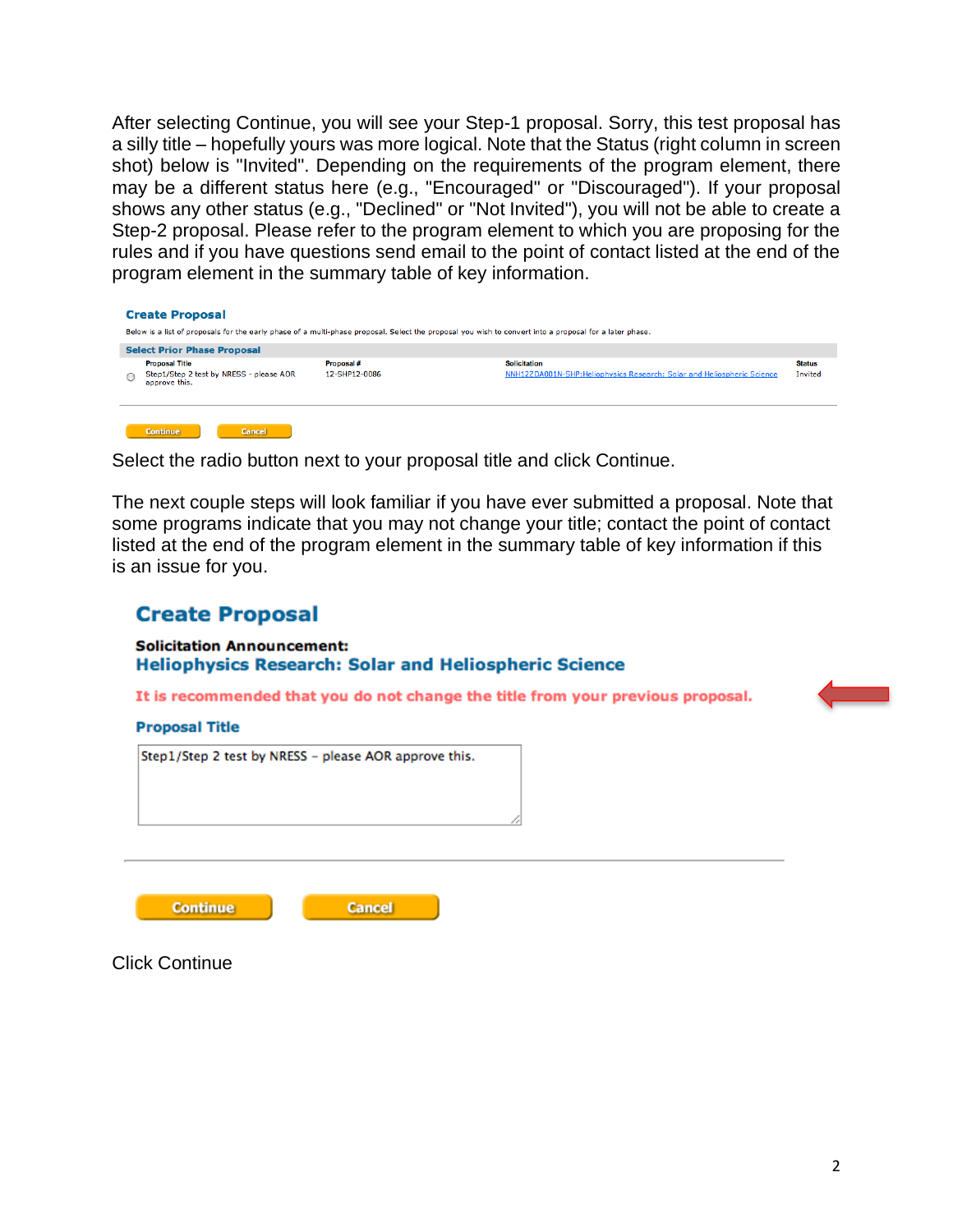### **Create Proposal**

#### **Link to Submitting Organization**

All proposals must be linked to a submitting organization in order to be submitted to NASA. Once the proposal is released, the organization will submit the proposal to NASA as appropriate. While<br>this is a required step in

You cannot change the link to the submitting organization between phases. The link is displayed for information purposes only.

**Submitting Organization:** NASA Foreign PI Support Organization :

#### Notes:

- 
- The submitting organization will have the ability to view and edit the proposal.<br>• Linking an organization to a proposal is permanent. Once the link is established, it cannot be removed. If you are not sure about linking

| Continue <sup>1</sup> |  |
|-----------------------|--|

Click Continue.

## **Create Proposal**

### **Confirm Proposal Creation**

Based on the information you have submitted, you are about to create the following proposal:

### **Proposal Title:** Step1/Step 2 test by NRESS - please AOR approve this.

### **For Solicitation Announcement:** NNH12ZDA001N-SHP: Heliophysics Research: Solar and Heliospheric Science

### **Prior Phase Proposal Import Options**

### **Type**

**File Name** 

If this is correct, select "Save" to create the proposal and continue on to the edit proposal screens.

| <b>Cancel</b> |
|---------------|
|               |

Click Save. Now you have the start of your Step-2 proposal and you will be on the "View Proposal" page. Note that some things have carried forward – like your abstract and your team members.

- UPDATE the proposal summary (abstract) to reflect the Step-2 activities.
- Read the program element to learn any restrictions on changing anything; many programs have limitations on changing team members and some have limitations on changing the title or the nature of the proposed work.

From here forward, it looks like what you expect for a standard proposal. Please be sure to check and complete all "cover page elements".